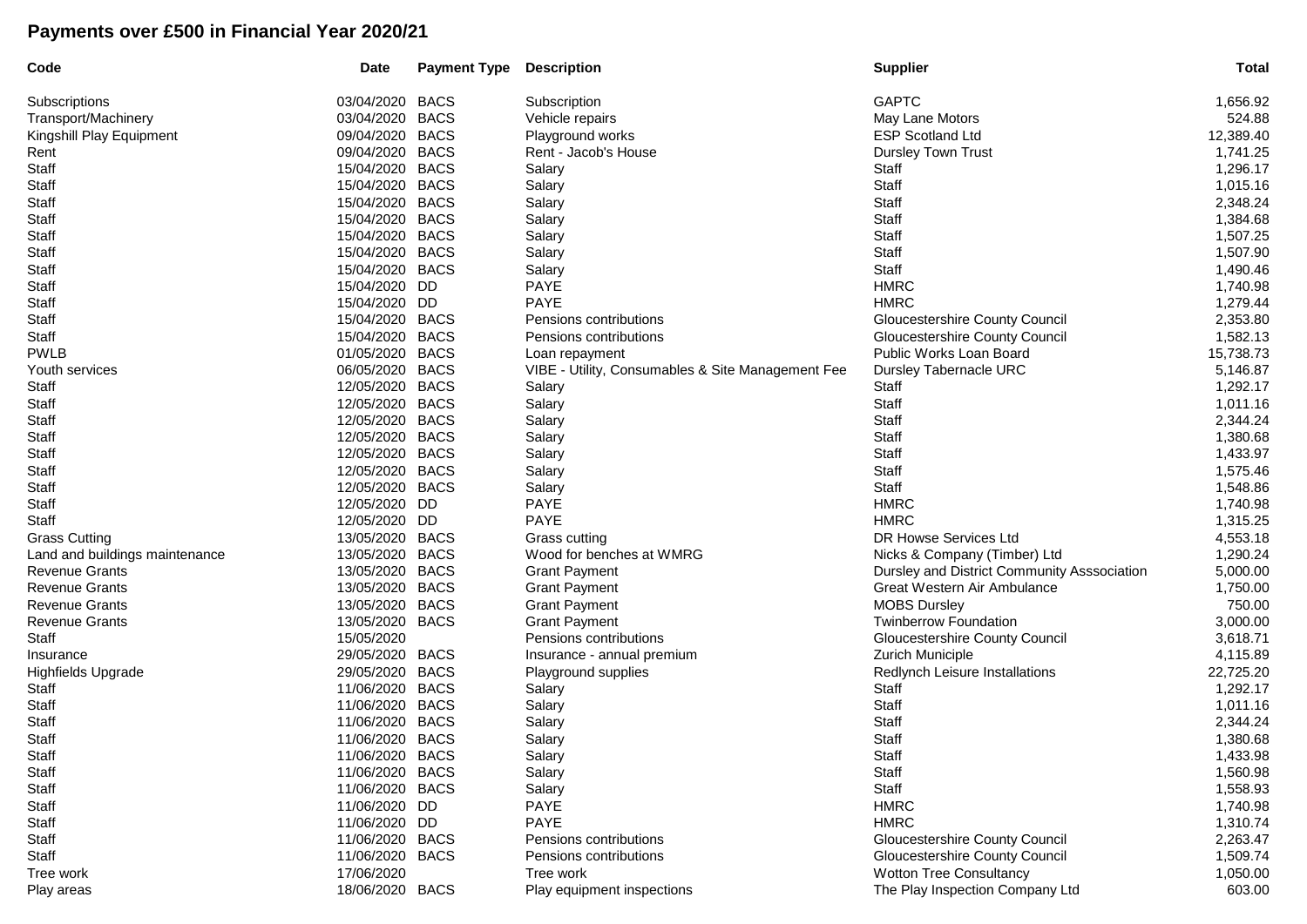| Code                       | <b>Date</b>     | <b>Payment Type</b> | <b>Description</b>                    | <b>Supplier</b>                                | <b>Total</b> |
|----------------------------|-----------------|---------------------|---------------------------------------|------------------------------------------------|--------------|
| Rent                       | 02/07/2020      | <b>BACS</b>         | Rent - Jacob's House                  | <b>Dursley Town Trust</b>                      | 1,889.06     |
| Youth services             | 08/07/2020      | <b>BACS</b>         | Youth services                        | The Door Youth Project                         | 8,583.33     |
| Staff                      | 08/07/2020      | DD                  | PAYE                                  | <b>HMRC</b>                                    | 1,741.38     |
| Staff                      | 08/07/2020 DD   |                     | PAYE                                  | <b>HMRC</b>                                    | 1,314.02     |
| Staff                      | 08/07/2020      | <b>BACS</b>         | Salary                                | Staff                                          | 1,297.97     |
| Staff                      | 08/07/2020      | <b>BACS</b>         | Salary                                | Staff                                          | 1,017.16     |
| Staff                      | 08/07/2020      | <b>BACS</b>         | Salary                                | Staff                                          | 2,350.24     |
| Staff                      | 08/07/2020      | <b>BACS</b>         | Salary                                | Staff                                          | 1,386.48     |
| Staff                      | 08/07/2020      | <b>BACS</b>         | Salary                                | Staff                                          | 1,433.97     |
| Staff                      | 08/07/2020      | <b>BACS</b>         | Salary                                | Staff                                          | 1,629.85     |
| Staff                      | 08/07/2020      | <b>BACS</b>         | Salary                                | Staff                                          | 1,495.16     |
| Staff                      | 08/07/2020      | <b>BACS</b>         | Pensions contributions                | <b>Gloucestershire County Council</b>          | 2,263.47     |
| Staff                      | 08/07/2020      | <b>BACS</b>         | Pensions contributions                | Gloucestershire County Council                 | 1,511.70     |
| Small/Urgent Grants        | 10/07/2020      | <b>BACS</b>         | Grant                                 | Churches Together in Cam, Dursley and District | 500.00       |
| Youth services             | 14/07/2020      | <b>BACS</b>         | Painting                              | <b>Andrew Stevens</b>                          | 2,082.00     |
| Rates                      | 17/07/2020      | <b>BACS</b>         | Rate Repayment                        | <b>Stroud District Council</b>                 | 10,000.00    |
| Youth services             | 20/07/2020      | <b>BACS</b>         | Chromebook x 5                        | Emma Irvine                                    | 1,149.95     |
| <b>Revenue Grants</b>      | 28/07/2020      | <b>BACS</b>         | Grant                                 | <b>GL11 Community Project</b>                  | 1,500.00     |
| Staff                      | 10/08/2020 DD   |                     | PAYE                                  | <b>HMRC</b>                                    | 1,821.42     |
| Staff                      | 10/08/2020 DD   |                     | PAYE                                  | <b>HMRC</b>                                    | 1,263.51     |
| Staff                      | 10/08/2020      | <b>BACS</b>         | Salary                                | Staff                                          | 1,292.17     |
| Staff                      | 10/08/2020      | <b>BACS</b>         | Salary                                | Staff                                          | 1,011.16     |
| Staff                      | 10/08/2020      | <b>BACS</b>         | Salary                                | Staff                                          | 2,457.85     |
| Staff                      | 10/08/2020      | <b>BACS</b>         | Salary                                | Staff                                          | 1,380.68     |
| Staff                      | 10/08/2020      | <b>BACS</b>         | Salary                                | Staff                                          | 1,433.97     |
| Staff                      | 10/08/2020      | <b>BACS</b>         | Salary                                | Staff                                          | 1,492.12     |
| Staff                      | 10/08/2020      | <b>BACS</b>         | Salary                                | Staff                                          | 1,559.13     |
| Staff                      | 10/08/2020      | <b>BACS</b>         | Pensions contributions                | Gloucestershire County Council                 | 2,318.67     |
| Staff                      | 10/08/2020      | <b>BACS</b>         | Pensions contributions                | <b>Gloucestershire County Council</b>          | 1,482.01     |
| Health and safety          | 12/08/2020      | <b>BACS</b>         | Legionella Risk Assessments & Testing | Aquasafe Environmental                         | 900.00       |
| <b>Small/Urgent Grants</b> | 13/08/2020      | <b>BACS</b>         | Grant                                 | The Door Youth Project                         | 500.00       |
| Audit and payroll          | 26/08/2020      | <b>BACS</b>         | Audit                                 | PKF Littlejohn                                 | 1,560.00     |
| Town Centre Car Park       | 26/08/2020      | <b>BACS</b>         | Installation of Standpipe and Tap     | <b>Wood Construction</b>                       | 1,368.69     |
| Cleaning - Vibe            | 02/09/2020      | <b>BACS</b>         | Cleaning - Vibe                       | The Core Facilities Group Ltd                  | 645.60       |
| Small/Urgent Grants        | 03/09/2020      | <b>BACS</b>         | Grant                                 | Vale Vision                                    | 700.00       |
| Staff                      | 15/09/2020      | <b>BACS</b>         | Pensions contributions                | <b>Gloucestershire County Council</b>          | 2,636.79     |
| Staff                      | 15/09/2020      | <b>BACS</b>         | Pensions contributions                | <b>Gloucestershire County Council</b>          | 1,652.96     |
| Youth services             | 15/09/2020      | <b>BACS</b>         | Youth services                        | The Door Youth Project                         | 8,840.83     |
| Staff                      | 15/09/2020      | <b>BACS</b>         | Salary                                | Staff                                          | 1,450.91     |
| Staff                      | 15/09/2020 BACS |                     | Salary                                | Staff                                          | 1,125.57     |
| Staff                      | 15/09/2020 BACS |                     | Salary                                | Staff                                          | 2,678.18     |
| Staff                      | 15/09/2020 BACS |                     | Salary                                | Staff                                          | 1,554.09     |
| Staff                      | 15/09/2020 BACS |                     | Salary                                | Staff                                          | 1,617.18     |
| Staff                      | 15/09/2020 BACS |                     | Salary                                | Staff                                          | 1,596.37     |
| Staff                      | 15/09/2020 BACS |                     | Salary                                | Staff                                          | 1,596.17     |
| Rent                       | 22/09/2020 BACS |                     | Rent - Jacob's House                  | <b>Dursley Town Trust</b>                      | 1,907.50     |
| Staff                      | 30/09/2020 DD   |                     | PAYE                                  | <b>HMRC</b>                                    | 2,293.12     |
| Staff                      | 30/09/2020 DD   |                     | PAYE                                  | <b>HMRC</b>                                    | 1,493.44     |
| Cleaning - Vibe            | 06/10/2020      | <b>BACS</b>         | Cleaning - Vibe                       | The Core Facilities Group Ltd                  | 645.60       |
| Staff                      | 08/10/2020 BACS |                     | Pensions contributions                | Gloucestershire County Council                 | 2,325.70     |
| Staff                      | 08/10/2020 BACS |                     | Pensions contributions                | Gloucestershire County Council                 | 1,599.01     |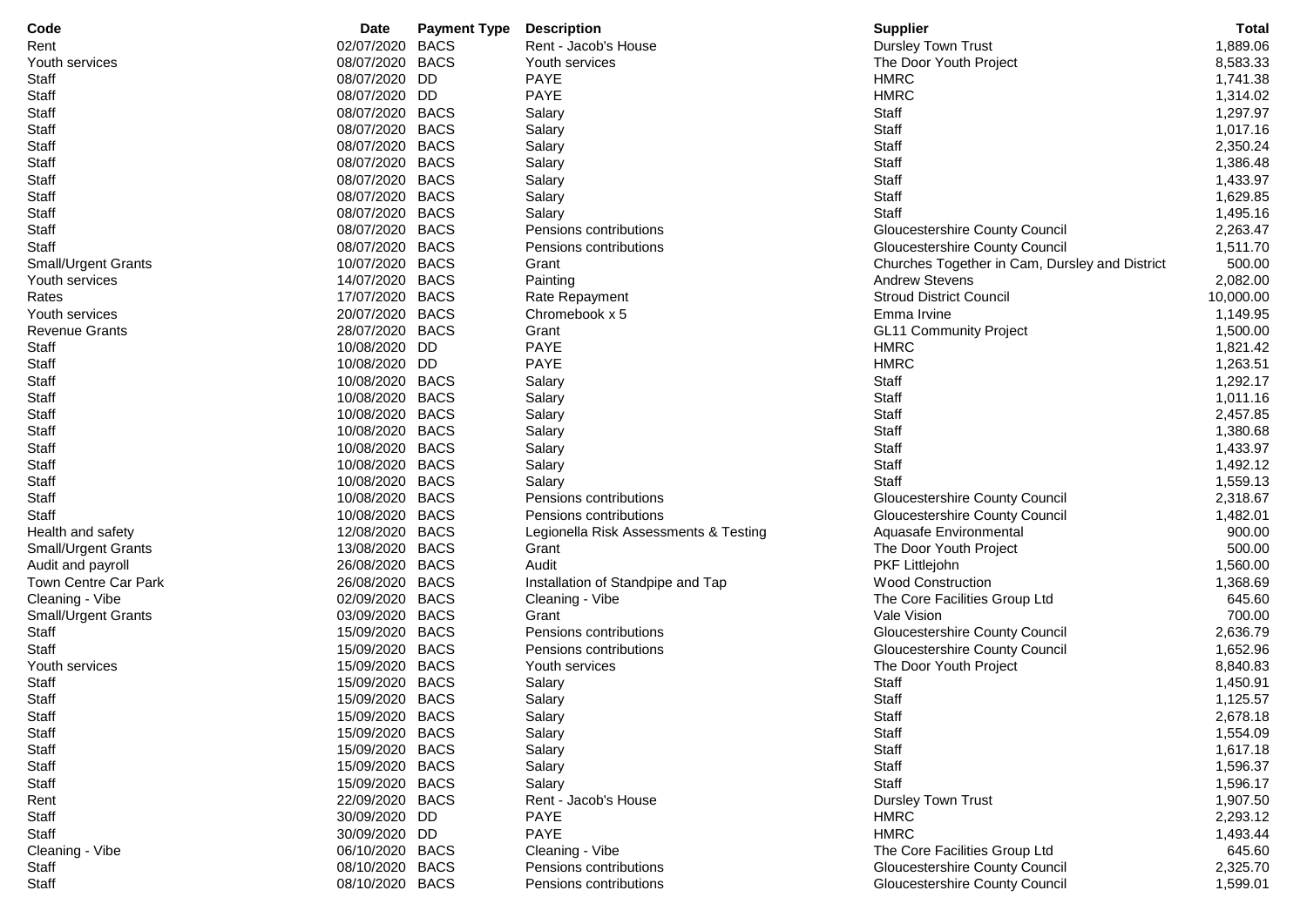| Code                           | Date            | <b>Payment Type</b> | <b>Description</b>               | <b>Supplier</b>                             | <b>Total</b> |
|--------------------------------|-----------------|---------------------|----------------------------------|---------------------------------------------|--------------|
| Staff                          | 08/10/2020 BACS |                     | Salary                           | Staff                                       | 1,324.37     |
| Staff                          | 08/10/2020      | <b>BACS</b>         | Salary                           | Staff                                       | 1,035.86     |
| Staff                          | 08/10/2020 BACS |                     | Salary                           | Staff                                       | 2,405.94     |
| Staff                          | 08/10/2020      | <b>BACS</b>         | Salary                           | Staff                                       | 1,415.82     |
| Staff                          | 08/10/2020      | <b>BACS</b>         | Salary                           | Staff                                       | 1,628.83     |
| Staff                          | 08/10/2020      | <b>BACS</b>         | Salary                           | Staff                                       | 1,522.78     |
| Staff                          | 08/10/2020      | <b>BACS</b>         | Salary                           | Staff                                       | 1,522.78     |
| <b>Revenue Grants</b>          | 15/10/2020 BACS |                     | Grant                            | <b>Dursley Welcomes Walkers</b>             | 500.00       |
| <b>Revenue Grants</b>          | 15/10/2020      | <b>BACS</b>         | Grant                            | Kingshill House Limited                     | 10,000.00    |
| <b>Small/Urgent Grants</b>     | 15/10/2020      | <b>BACS</b>         | Grant                            | Dursley In Bloom                            | 500.00       |
| <b>Small/Urgent Grants</b>     | 15/10/2020      | <b>BACS</b>         | Grant                            | Home Start - Stroud                         | 800.00       |
| Small/Urgent Grants            | 15/10/2020      | <b>BACS</b>         | Grant                            | Dursley and District Good Neighbours        | 500.00       |
| Small/Urgent Grants            | 15/10/2020 BACS |                     | Grant                            | <b>Stepping Stones Play Group</b>           | 1,300.00     |
| Street furniture               | 21/10/2020      | <b>BACS</b>         | <b>Bus Shelter Refurbishment</b> | <b>Externiture Ltd</b>                      | 1,621.34     |
| Transport/Machinery            | 21/10/2020 BACS |                     | Insurance renewal                | WPS Insurance Brokers and Risk Services Ltd | 708.20       |
| Staff                          | 27/10/2020      | DD                  | PAYE                             | <b>HMRC</b>                                 | 1,833.43     |
| Staff                          | 27/10/2020      | DD                  | PAYE                             | <b>HMRC</b>                                 | 1,400.42     |
| Security/fire                  | 27/10/2020 BACS |                     | Alarm servicing                  | Eke Security Ltd                            | 532.80       |
| <b>PWLB</b>                    | 01/11/2020      | DD                  | Loan repayment                   | Public Works Loan Board                     | 15,738.73    |
| Cleaning - Vibe                | 06/11/2020      | <b>BACS</b>         | Cleaning - Vibe                  | The Core Facilities Group Ltd               | 645.60       |
| Staff                          | 11/11/2020      | <b>BACS</b>         | Salary                           | Staff                                       | 1,318.37     |
| Staff                          | 11/11/2020      | <b>BACS</b>         | Salary                           | Staff                                       | 1,030.06     |
| Staff                          | 11/11/2020 BACS |                     | Salary                           | Staff                                       | 2,399.94     |
| Staff                          | 11/11/2020      | <b>BACS</b>         | Salary                           | Staff                                       | 1,409.62     |
| Staff                          | 11/11/2020      | <b>BACS</b>         | Salary                           | Staff                                       | 1,677.16     |
| Staff                          | 11/11/2020      | <b>BACS</b>         | Salary                           | Staff                                       | 1,452.14     |
| Staff                          | 11/11/2020      | <b>BACS</b>         | Salary                           | Staff                                       | 1,381.70     |
| Staff                          | 11/11/2020 BACS |                     | Pensions contributions           | Gloucestershire County Council              | 2,325.70     |
| Staff                          | 11/11/2020 BACS |                     | Pensions contributions           | Gloucestershire County Council              | 1,535.95     |
| Staff                          | 24/11/2020 DD   |                     | PAYE                             | <b>HMRC</b>                                 | 1,288.22     |
| Staff                          | 24/11/2020      | DD                  | PAYE                             | <b>HMRC</b>                                 | 1,833.43     |
| IT and support                 | 27/11/2020      | <b>BACS</b>         | Subscription                     | Scribe 2000 Limited                         | 876.60       |
| <b>Festive Dursley</b>         | 30/11/2020 BACS |                     | <b>Bunting Kits</b>              | Inches                                      | 526.50       |
| Plants and planters            | 30/11/2020      | <b>BACS</b>         | Plants for Dursley In Bloom      | Dursley In Bloom                            | 555.40       |
| <b>Small/Urgent Grants</b>     | 01/12/2020      | <b>BACS</b>         | Grant                            | Dursley Music (Alan Swain)                  | 600.00       |
| <b>Grass Cutting</b>           | 03/12/2020      | <b>BACS</b>         | Grass cutting                    | DR Howse Services Ltd                       | 2,731.91     |
| Staff                          | 09/12/2020      | <b>BACS</b>         | Salary                           | Staff                                       | 1,318.37     |
| Staff                          | 09/12/2020 BACS |                     | Salary                           | Staff                                       | 2,399.94     |
| Staff                          | 09/12/2020      | <b>BACS</b>         | Salary                           | Staff                                       | 1,029.86     |
| Staff                          | 09/12/2020 BACS |                     | Salary                           | Staff                                       | 1,409.82     |
| Staff                          | 09/12/2020 BACS |                     | Salary                           | Staff                                       | 1,527.02     |
| Staff                          | 09/12/2020 BACS |                     | Salary                           | Staff                                       | 1,487.58     |
| Staff                          | 09/12/2020 BACS |                     | Salary                           | Staff                                       | 1,664.34     |
| Staff                          | 09/12/2020 BACS |                     | Pensions contributions           | Gloucestershire County Council              | 2,325.70     |
| Staff                          | 09/12/2020 BACS |                     | Pensions contributions           | <b>Gloucestershire County Council</b>       | 1,551.67     |
| Youth services                 | 09/12/2020 BACS |                     | Youth services                   | The Door Youth Project                      | 8,840.83     |
| Land and buildings maintenance | 07/01/2021      | <b>BACS</b>         | Repairs to Pavilion Garage Door  | <b>Bolton Gate Services</b>                 | 767.28       |
| Cleaning - Vibe                | 07/01/2021      | <b>BACS</b>         | Cleaning - Vibe                  | The Core Facilities Group Ltd               | 533.86       |
| Youth services                 | 07/01/2021      | <b>BACS</b>         | Alarm servicing                  | <b>Eke Security Ltd</b>                     | 588.00       |
| Rent                           | 07/01/2021      | BACS                | Rent - Jacob's House             | <b>Dursley Town Trust</b>                   | 1,900.87     |
| Staff                          | 08/01/2021 DD   |                     | <b>PAYE</b>                      | <b>HMRC</b>                                 | 1,833.43     |
|                                |                 |                     |                                  |                                             |              |